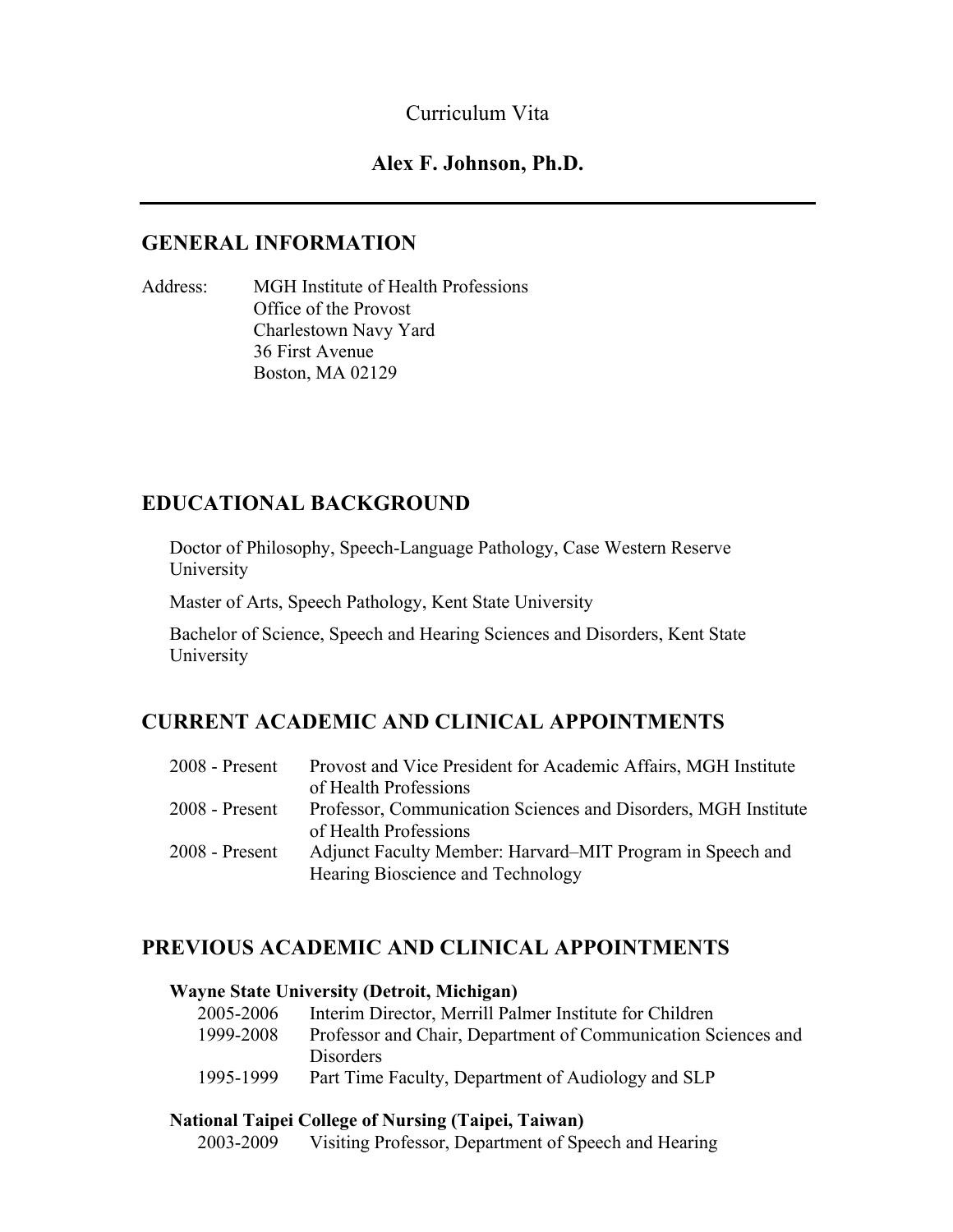### **Henry Ford Hospital, Department of Neurology (Detroit, Michigan)**

1988-1999 Director, Division of Speech-Language Sciences and Disorders

### **Case Western Reserve University (Cleveland, OH)**

| 1998-1999<br>Assistant Professor, Department of Neurology |
|-----------------------------------------------------------|
|-----------------------------------------------------------|

1983-1988 Lecturer and Part Time Faculty Member

### **Cleveland Hearing and Speech Center (Cleveland, OH)**

| 1986-1988 | <b>Executive Director</b>   |
|-----------|-----------------------------|
| 1979-1986 | Director-Speech Pathology   |
| 1977-1979 | Speech Language Pathologist |

**J. Ford Crandall Rehabilitation Center, Easter Seal Society (Youngstown, OH)** 1976-1977 Speech Language Pathologist

#### **Austintown (OH) Board of Education**

1973-1976 Speech-Language Pathologist

## **PROFESSIONAL SERVICE**

#### **American Speech-Language-Hearing Association (ASHA), Rockville, MD**

| 2007      | Past President                                               |
|-----------|--------------------------------------------------------------|
| 2006      | President                                                    |
| 2005      | President Elect                                              |
| 2002-2004 | Vice President for Professional Practices in Speech-Language |
|           | Pathology                                                    |
|           | 2017-Present Member, ASHA Journals Publication Board.        |

#### **ASHA Convention**

| 2014 | Topic Chair, Interprofessional Activities   |
|------|---------------------------------------------|
| 2011 | Reviewer                                    |
| 2009 | Convention Co-Chair                         |
| 2008 | Topic Chair, Research across the Discipline |

### **ASHA Committees**

| 2008      | Chair, ASHA Committee on Elections Restructuring           |
|-----------|------------------------------------------------------------|
| 2007      | <b>ASHA Committee on Governance Transition</b>             |
| 2007      | Chair, ASHA Committee on Nominations and Elections         |
| 2006-2007 | <b>ASHA Strategic Planning Committee</b>                   |
| 2005      | Chair, Resolutions Committee, ASHA, 2005                   |
| 2002      | National Outcomes Measurement System Executive Committee   |
|           | Chair                                                      |
| 1999      | Chair, Council on Professional Standards                   |
| 1997-1999 | ASHA in Patient Care Committee- ASHA Clinical Trials Grant |
|           | (NIH Study)                                                |
| 1997-1999 | Steering Committee ASHA Division 2: Neurologic             |
|           | <b>Communication Disorders</b>                             |
| 1995-1996 | Chair, Professional Services Board                         |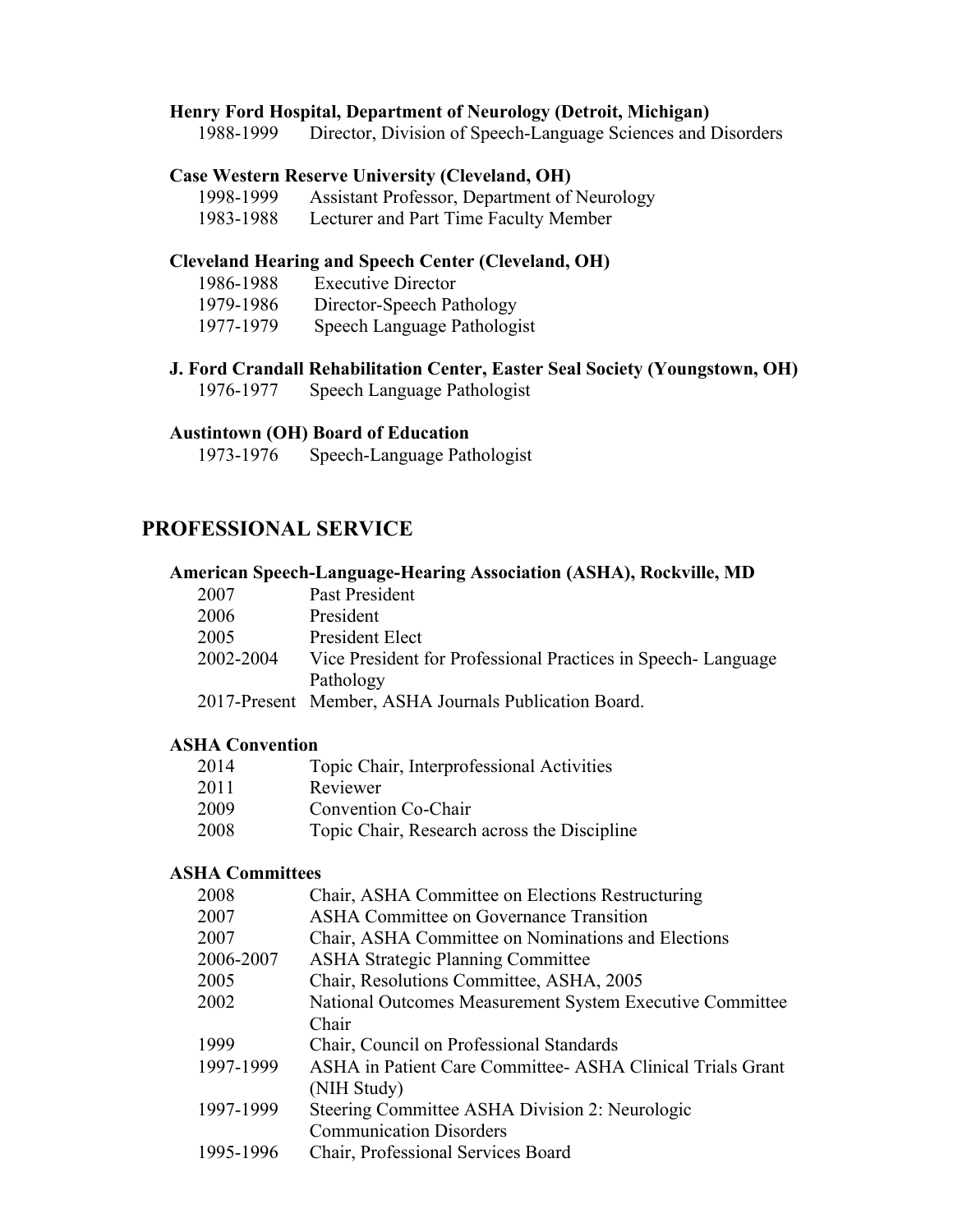1985-1987 Legislative Councilor (representing Ohio-elected)

#### **American Speech-Language-Hearing Foundation, Rockville, MD**

2010-Present Board of Trustees

2014-2016 President, Board of Trustees

2011-2013 Organization Committee Chair

#### **Academy of Neurologic Communication Disorders and Sciences**

2002-2003 Committee on Honors- Academy of Neurologic Communication Disorders and Sciences

#### **Council of Academic Programs in Communication Sciences and Disorders**

2016 Honors Committee

## **PROFESSIONAL MEMBERSHIPS & CERTIFICATIONS**

|           | 2008-Present Commonwealth of Massachusetts, Speech-Language Pathologist |
|-----------|-------------------------------------------------------------------------|
|           | License No. 7550                                                        |
|           | 1976-Present American Speech-Language Hearing Association               |
|           | 1976-Present ASHA Certificate of Clinical Competence                    |
| 1994-2009 | ASHA Board Recognized Specialist in Fluency Disorders                   |
| 1989-2008 | Michigan Speech-Language-Hearing Association                            |
| 1975-1988 | Ohio Speech-Language-Hearing Association                                |

### **ASHA Special Interest Group Memberships**:

Special Interest Group 2: Neurophysiology and Neurogenic Disorders of Speech/Language Special Interest Group 4: Fluency Disorders Special Interest Group 10: Issues in Higher Education

#### **National Academies of Practice**

2016-Present Distinguished Scholar and Fellow

### **Society of Hospital Directors of Communication Disorders Programs**

1994-1995 President, Society of Hospital Directors of Communication Disorders Programs

## **HONORS AND AWARDS**

| 2016 | Distinguished Scholar and Fellow, National Academies of Practice |
|------|------------------------------------------------------------------|
| 2013 | Honors of the American Speech-Language-Hearing Association       |
| 2010 | Commencement Speaker, Rango School of Health Sciences,           |
|      | Duquesne University, Pittsburgh, PA                              |
| 2009 | Commencement Speaker, Seton Hall University School of Health     |
|      | Professions Orange, NJ                                           |

2008 Lawther Lecture, University of North Carolina at Greensboro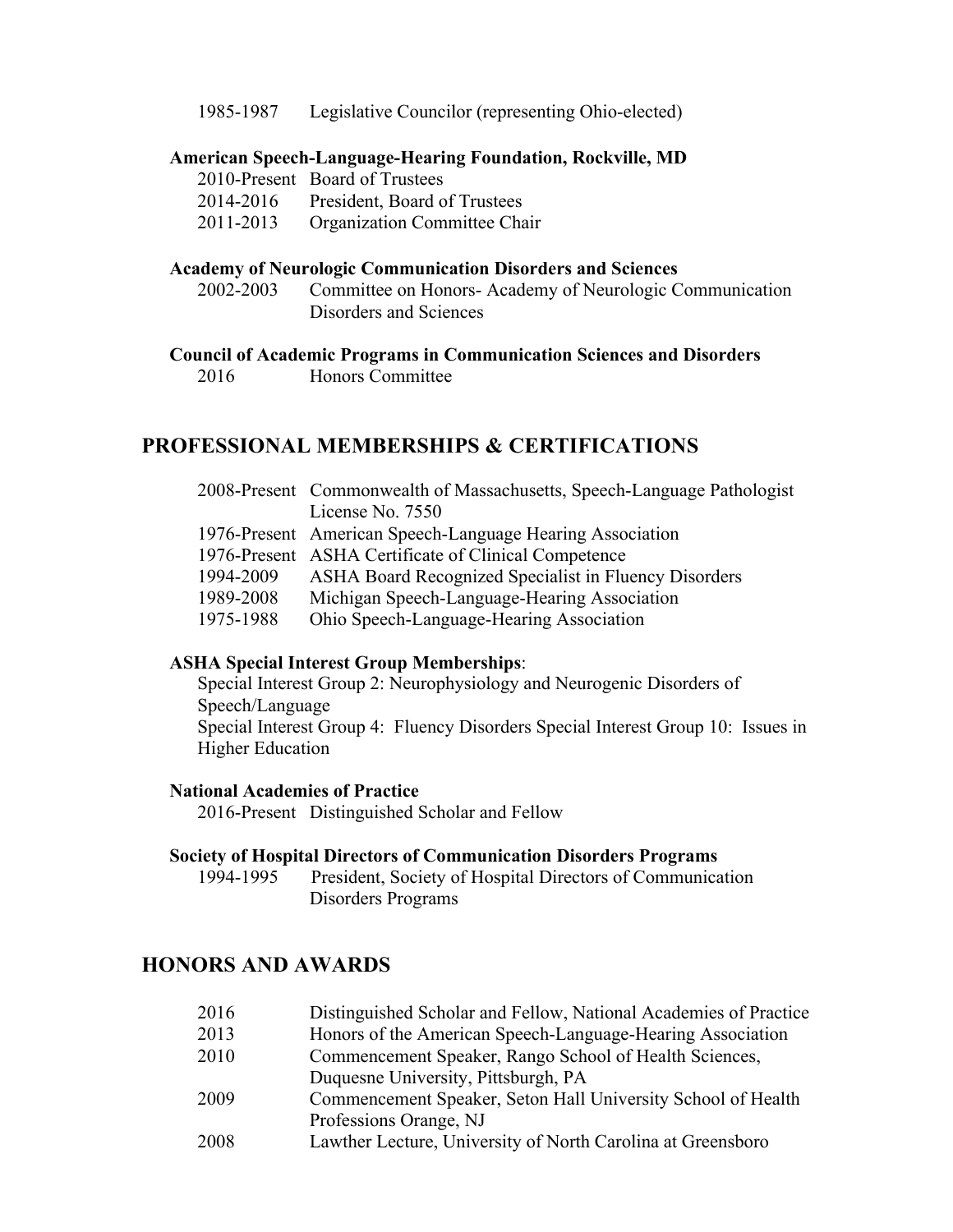| 2006    | Honors of the National Student Speech, Language, Hearing        |
|---------|-----------------------------------------------------------------|
|         | Association (NSSLHA)                                            |
| 2002    | United States Veterans Administration Special Recognition Award |
| 1990    | Fellow, American Speech-Language-Hearing Association            |
| 1978-80 | Rehabilitation Services Administration Grant Recipient          |

## **PUBLICATIONS**

## **Books**

**Johnson AF** and Jacobson BH (Editors). *Medical Speech-Language Pathology: A Practitioner's Guide.* 3<sup>rd</sup> Edition. New York, NY: Thieme Medical Publishers (2016).

**Johnson AF** and Jacobson BH (Editors). *Medical Speech-Language Pathology: A Practitioner's Guide.* 2<sup>nd</sup> Edition. New York: Thieme Medical Publishers (2007).

**Johnson AF** and Jacobson BH (Editors). *Medical Speech-Language Pathology: A Practitioner's Guide.* New York: Thieme Medical Publishers (1998).

Benninger M, Jacobson BH, and **Johnson AF** (Editors). Vocal Arts Medicine*: The Care and Prevention of Professional Voice Disorders.* New York: Thieme Medical Publishers (1994).

# **Chapters**

**Johnson AF, Prelock P, Apel K., IPE 101: Introduction to interprofessional** education and practice for speech-language pathology. In AF Johnson (Editor). Rockville, MD: American Speech-Language-Hearing Association (2016).

**Johnson AF.** Service delivery in health settings. In R Lubinski and M Hudson (Editors), *Professional Issues in Speech-Language Pathology and Audiology -4th edition.* Clifton Park, NY: Thomson Delmar (2013)

Kimbarow M, Hooper CR, and **Johnson AF.** Assessment in Higher Education Settings. In Golper, L, *Outcomes Measurement in Speech-Language Pathology (2nd Edition*). New York: Thieme Medical Publishing.(2013).

**Johnson AF.** Practitioner context: hospital settings. In AM Guilford, SV Graham, and J Scheuerle*. The Speech-Language Pathologist: From novice to expert.*  New York: Allyn and Bacon (2006).

**Johnson AF.** Medical speech-language pathology: a view of the future. In B. Cornett (Editor), Management of Speech-Language Pathology Programs. Aspen Publications. (1999)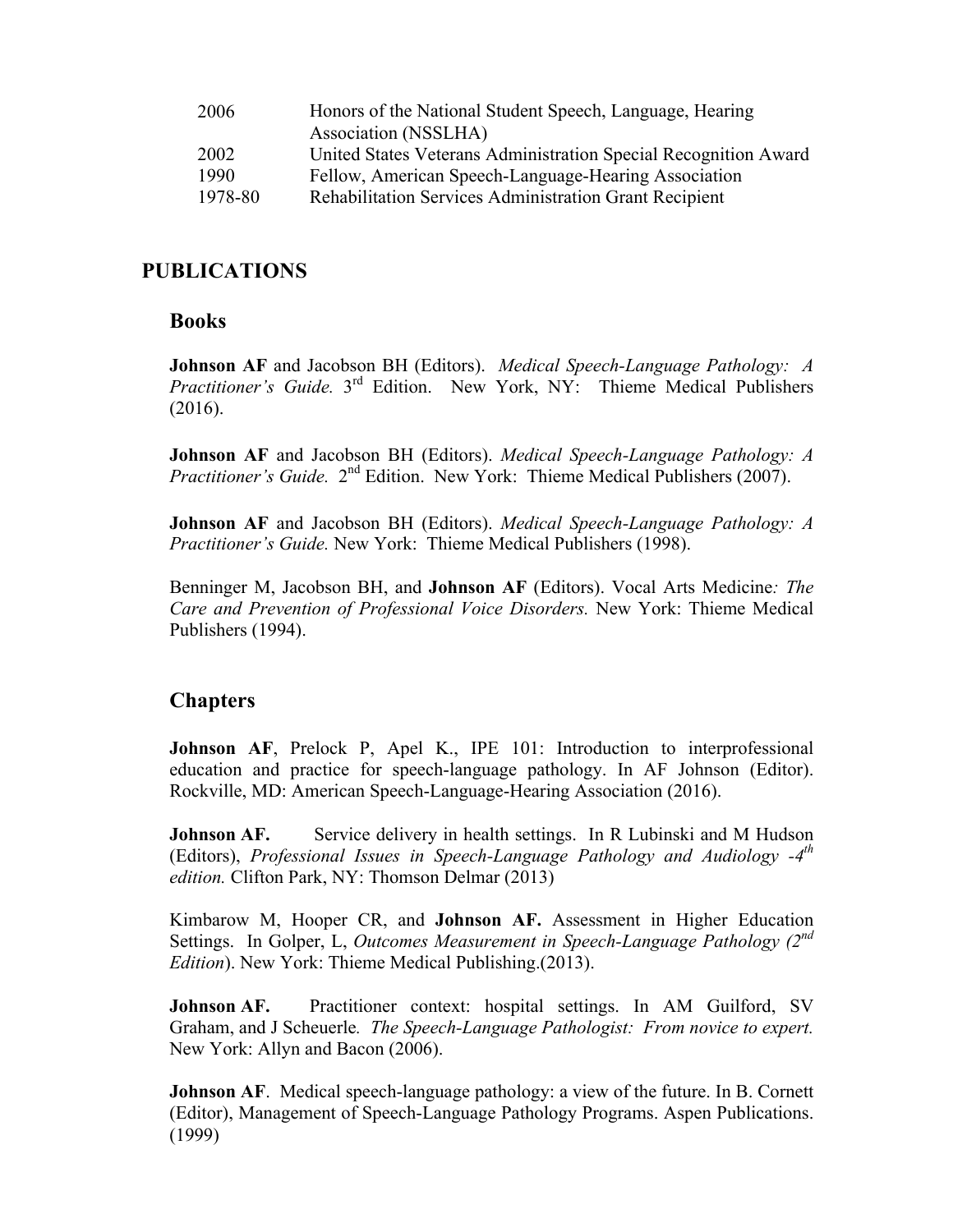**Johnson AF** and Jacobson BH. The scope of medical speech-language pathology. In **AF Johnson** and BH Jacobson (Editors). *Medical Speech-Language Pathology: A Practitioner's Guide*. New York: Thieme Medical Publishers (1998).

**Johnson AF** and Jacobson BH. Issues in medical speech-language pathology. In **AF Johnson** and BH Jacobson (Editors). *Medical Speech-Language Pathology: A Practitioner's Guide*. New York: Thieme Medical Publishers (1998).

**Johnson AF**, Valachovic AM, and George, KP. Speech-language pathology practice in the acute care setting: a consultative approach. In **AF Johnson** and BH Jacobson (Editors). *Medical Speech-Language Pathology: A Practitioner's Guide*. New York: Thieme Medical Publishers (1998, 2006).

**Johnson AF**, George KP, and Hinckley J. Assessment and diagnosis in neurogenic communication disorders. In **AF Johnson** and BH Jacobson (Editors). *Medical Speech-Language Pathology: A Practitioner's Guide*. New York: Thieme Medical Publishers (1998).

Keatley M., Miller T, and **Johnson AF**. Designing automated outcomes management systems. In C. Frattali. *Measuring outcomes in speech-language pathology.* New York: Thieme Medical Publishers (1998).

**Johnson AF, Outcomes and Efficacy: some considerations for practitioners in** audiology and speech-language pathology. In R. Kreb, *A Practical Guide to Applying Treatment Outcomes and Efficacy Resources.* Rockville, MD: American Speech-Language-Hearing Association (1996).

**Johnson AF**. Research mentoring in medical speech-language pathology. In N. Minghetti and J. Cooper. *Research Mentoring in Communication Disorders: Conference Proceedings.* Rockville, MD: American Speech-Language-Hearing Association (1995).

Benninger M, Jacobson BH, and **Johnson AF**. The multidisciplinary voice clinic. In Benninger M, Jacobson BH, and **Johnson AF** (Editors). Vocal Arts Medicine*: The Care and Prevention of Professional Voice Disorders.* New York: Thieme Medical Publishers. (1994).

**Johnson AF**. Clinical voice assessment. In Benninger M, Jacobson BH, and **Johnson AF** (Editors). Vocal Arts Medicine*: The Care and Prevention of Professional Voice Disorders.* New York: Thieme Medical Publishers (1994).

**Johnson AF**. Disorders of speaking in the professional voice user. In Benninger M, Jacobson BH, and **Johnson AF** (Editors). Vocal Arts Medicine*: The Care and Prevention of Professional Voice Disorders.* New York: Thieme Medical Publishers (1994).

**Johnson AF**. Voice disorders of the older adult. In L. Clark (Editor). *Communication Disorders of the Older Adult: A practical handbook for health professionals.* Hunter/Mt. Sinai GEC Educational Series. Hunter/Mt. Sinai Geriatric Education Center, New York (1993).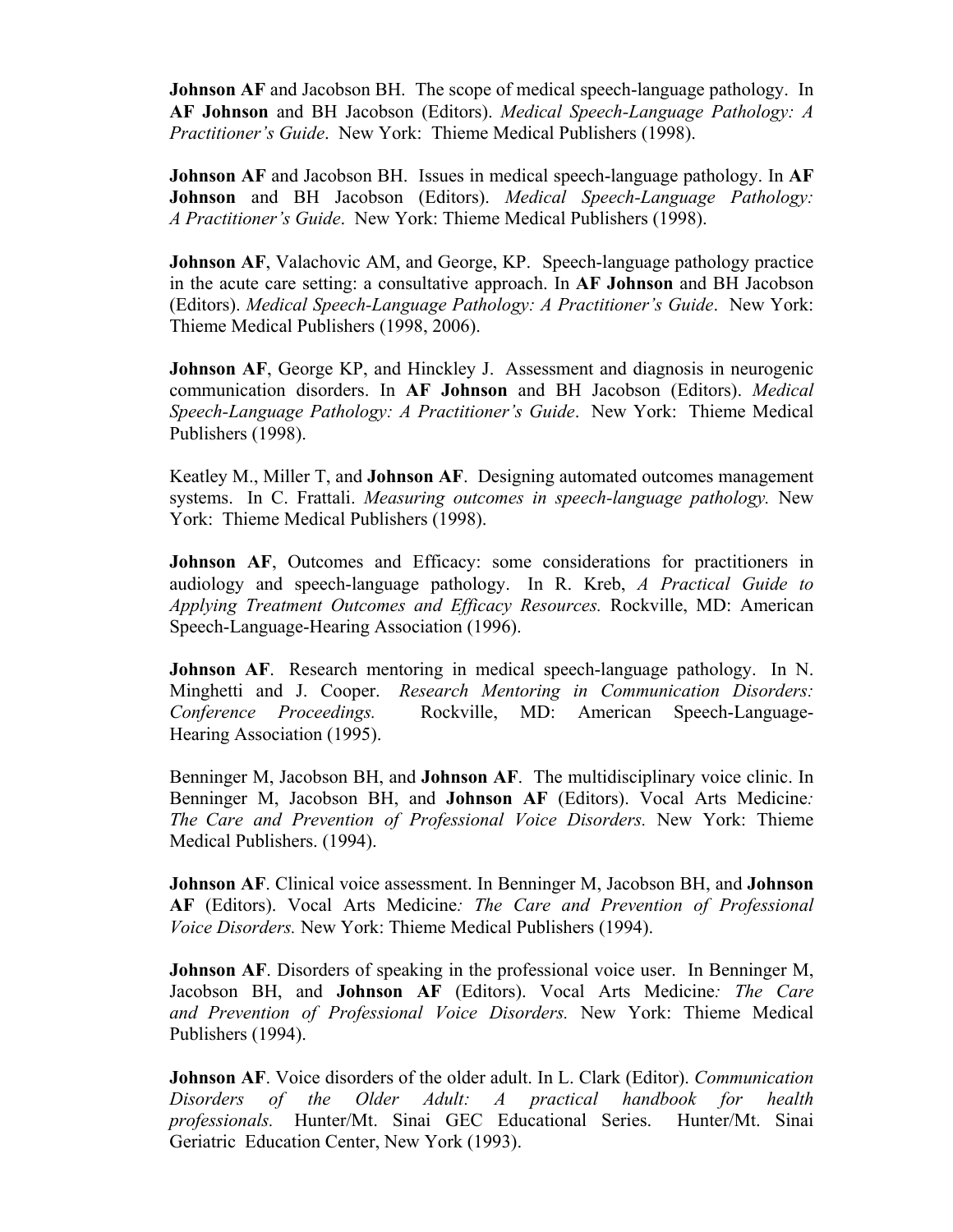Hooper CR and **Johnson AF**, Assessment and intervention. In D. Ripich (Editor). Handbook of Geriatric Communication Disorders. Austin TX: Pro-ED (1991).

## **Monograph**

**Johnson AF** (Editor), *Interprofessional Education and Interprofessional Practice in Communication Sciences and Disorders.* Rockville, MD: American Speech-Language-Hearing Association (2016).

## **Articles**

Cahn P, Bzowcky, Collins L, Goodell K, **Johnson AF,** Klocko D, Knab M, Park K, Reeves S., Zierler B. A design thinking approach to evaluating interprofessional education. *Journal of Interprofessional Care*. 2016. March 30 (1-3).

Law BM, **Johnson AF**. Can you grow your own*? The ASHA Leader.* January 2015, 20, 48-50.

Silbergleit AK, Schultz L, Jacobson BH, Beardsley T, **Johnson AF.** The Dysphagia handicap index: development and validation. *Dysphagia( 2012).* 27 (1): 46-52.

**Johnson AF**, Hitchins A. Combining professional interests and travel: people to people citizen ambassador programs. *Perspectives on Global Issues in Communication Sciences and Related Disorders.* September 2011, 1: 47-54.

Votruba K, Rapport L, Whittman RD, Greenwald, M **Johnson AF**, Langnecker S. Spaced vs. massed practice in aphasia therapy. *Clinical Neuropsychologist.* 22 (4) 760. January 2008.

Bowman, M., Barnett, D., **Johnson. A**., & Reeve, K. Language, School Functioning, and Behavior Among African American Urban Kindergartners. *Merrill Palmer Quarterly*, 52, 2, 46-48 (2006).

**Johnson AF**, Pietranton AA. Challenges for professional practice in the next decade. *Seminars in Speech and Language 27:129-140 (2006).* 

**Johnson AF,** Competency in service delivery for patients with dysphagia. *Perspectives on Swallowing and Swallowing Disorder s* 13, 2, June 2004.

McCarney, C. and **Johnson, AF.** Examining conversational characteristics of persons with chronic aphasia during three group conversations. *Aphasiology*15 (10- 11), 1017-1028 (2001).

Vikingstad, EM, Cao Y, Thomas AJ, **Johnson AF,** Malik, GM, Welch, KMA. Language Hemispheric dominance in patients with congenital lesions of eloquent brain. *Neurosurgery* 47: 562-570 (2000).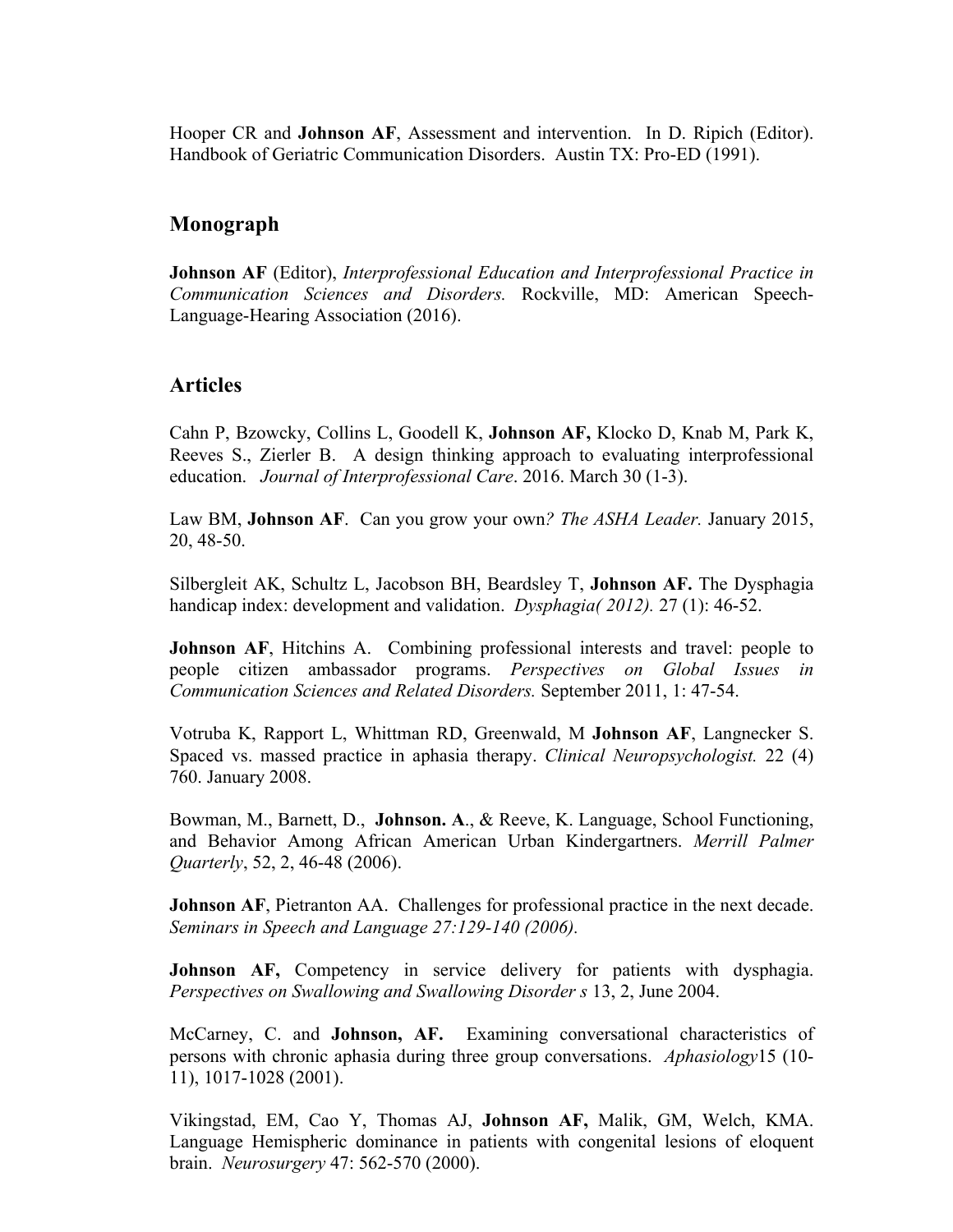VikingstadEM, George, KP, **Johnson AF**, and Cao, Y. Cortical language lateralization in right-handed normal subjects using functional magnetic resonance imaging. J. of the Neurological Sciences 175, 17-27 (2000).

Cao Y, Vikingstad EM, George, KP, **Johnson AF** and Welch KMA. Cortical language activation in stroke patients recovering from aphasia with functional MRI. *Stroke,* 30, 2331-2340 (1999).

Valachovic AM and **Johnson AF**. Discourse Production in Intractable Epilepsy. *Journal of Medical Speech-Language Pathology,* 7,3,231-239 (1999).

**Johnson AF,** Managing or Caring? Lead article. *Special Interest Division 2: Neurologic Disorders-Newsletter.* March 1999.

Davidson S. **Johnson AF**, and Turnbull K. Showcasing quality: Standing out from the crowd. *ASHA,* Spring, 1998, 38-43.

Cao Y, George, KP, Ewing J, Vikingstad EM, and **Johnson AF.** Neuroimaging of language and aphasia after stroke. *J. of Stroke and Cerebrovascular Diseases*, 7, 4, 1-5 (1998).

Vikingstad EM, Thomas AJ, Cao Y, George KP, Faull JA, **Johnson AF**, Malik GM and Welch KMA. Cortical language organization in patients with left hemisphere cerebrovascular disease studies with BOLD functional MRI. *Stroke,* 29: 316, 1998.

Vikingstad EM, Cao Y, George KP, Faull J, **Johnson A**, Welch KMA. Studies of language systems in recovered aphasic stroke patients using functional MRI. *J. of Cerebral Blood Flow and Metabolism* 1997; 17 (Suppl. 1): S272.

Silbergleit AK, **Johnson AF**, Jacobson BH. Acoustic analysis of voice in individuals with amyotrophic lateral sclerosis and perceptually normal voice quality. *Journal of Voice,* 11, 222-231.

**Johnson AF**, Communication disorders after stroke: An overview. *Stroke: Clinical Updates,* VII, February 1997.

Jacobson BH, **Johnson AF**, Silbergleit AK, and Benninger M. The voice handicap index (VHI): Development and validation. *American Journal of Speech-Language Pathology,* 6, 66-70 (1997).

**Johnson AF**, Jacobson BH and Benninger M, Management of voice disorders. *Henry Ford Medical Journal,* 38 (1990).

### **Refereed Conference Papers/Presentations**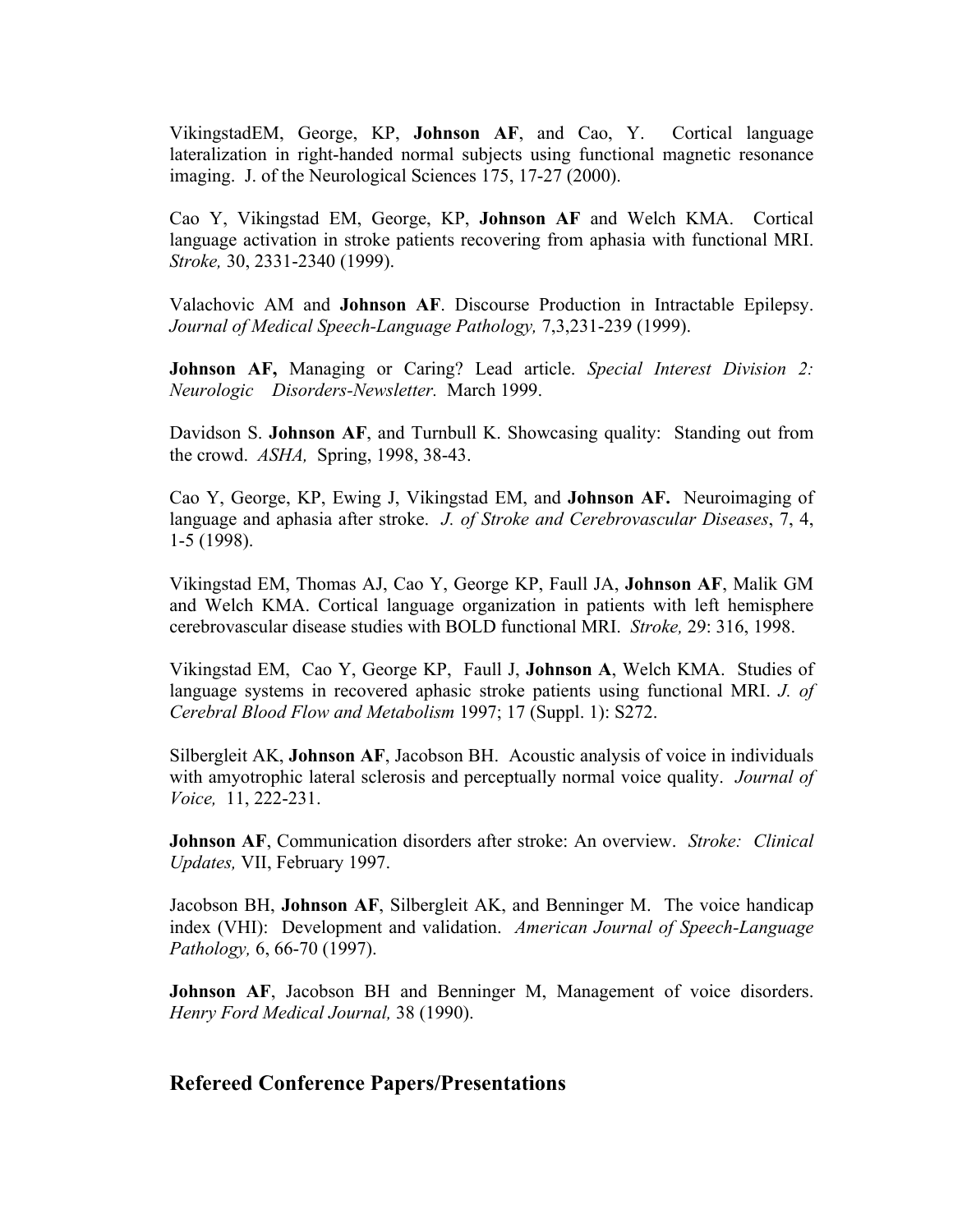Knab, M, Cahn P, Andrist L, **Johnson AF**, Portney, L. (2016, September) Making Interprofessional Education the Context for Learning: Building An Integrated and Comprehensive Curriculum. All Together Better Health VIII. Oxford UK.

**Johnson AF**, Lof G, Jacobson BH, & McNeil M. (2010, November). Who? What? When? Where? How? The Clinical Doctorate in SLP. Annual Meeting of the American Speech-Language-Hearing Association. Philadelphia, PA.

Bowman, M., Barnett, D., **Johnson, A**., & Reeve, K. (2005, November). Code Switching and Coping as Protective Factors in African American Urban Kindergartners at Risk for Language and Behavior Problems ASHA Annual Convention, San Diego, CA.

Bowman, M., Barnett, D., **Johnson, A**., & Reeve, K. (2005, April). The Contribution of Language and Behavior Problems to Academic Achievement Among African American Urban Kindergartners. SRCD Biennial Meeting, Atlanta, GA.

**Johnson AF.** Emerging Trends in SLP. Invited presentation. North Dakota SLH Association. Minot, ND (2002).

**Johnson, AF** and Nicholas, Reliability of the Functional Communication Measures (Pre-K). Poster presented at the ASHA Convention, New Orleans (2001).

**Johnson AF** and McCarney. Measurement of group performance during aphasia treatment. Michigan S-L-H Association. March (2001).

McCarney CT and **Johnson AF.** Conversational characteristics of aphasic persons during group conversations. Poster presentation. Clinical Aphasiology Conference: Hawaii. June (2000).

**Johnson AF** and Florida D. Measuring communication quality of life: development of a new tool. Paper presented at the American Speech-Language-Hearing Association Annual Convention, San Francisco, CA (1999).

George KP, Cao Y, Vikingstad E, **Johnson AF**. Aphasia recovery: changes in language performance, processing, and neural implementation. Paper presented at the American Speech-Language-Hearing Association Annual Convention, San Francisco, CA (1999).

Jacobson BH, **Johnson AF**, Newman DS, and Gardner GM. Management of ALS from three perspectives. American Speech-Language-Hearing Association Annual Convention (1998).

Crall S, and **Johnson AF**. Communication function change in aphasia: CETI and ADP. American Speech-Language-Hearing Association Annual Convention (1998).

Vikingstad EM, Cao Y., George KP, Faull JA, **Johnson AF**, Malik GM, and Welch KMA. Studies of language systems in recovered stroke patients using functional MRI. J of Cerebral Blood Flow and Metabolism 17 (Supplement 1): S273, 1997.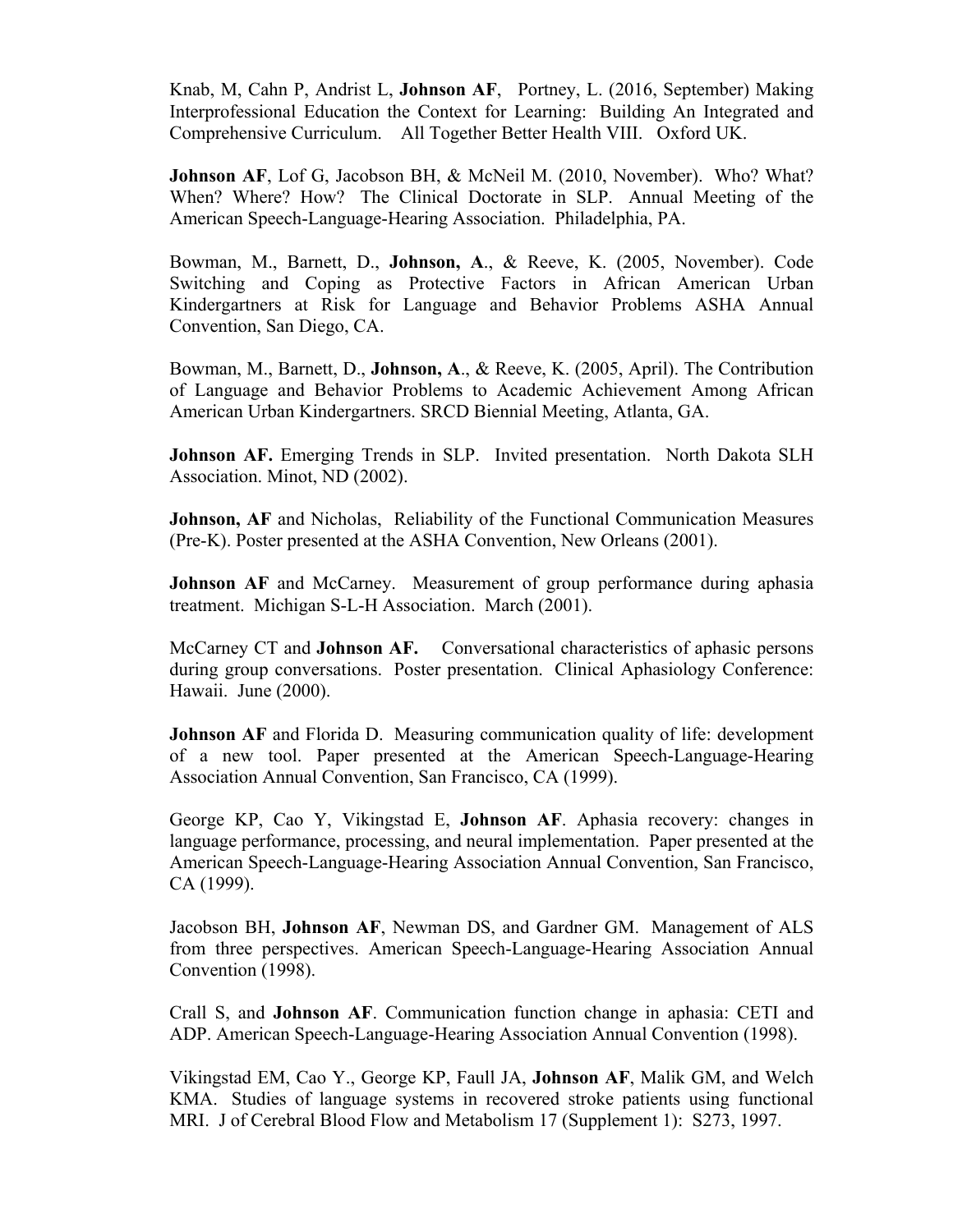Vikingstad EM, Cao Y., George KP, Faull JA, **Johnson AF**, and Welch KMA. A new approach to studying language lateralization using BOLD contrast functional MRI. Proceedings of the International Society of Magnetic Resonance in Medicine, 1: 700, 1997.

Vikingstad EM, Cao Y, George KP, Faull JA, **Johnson AF**, and Welch KMA. Using BOLD functional magnetic resonance imaging to examine languages systems in recovered aphasic stroke patients. Proceedings of the International Society of Magnetic Resonance in Medicine. 1: 513, 1997.

Silbergleit AK, Jacobson BH, Muslin T, and **Johnson AF**. Dysphagia disability index: development, design, and validation. Paper. American Speech-Language-Hearing Association Convention (1997).

Vikingstad EM, Cao, George KP, Faull JA, **Johnson AF**, and Welch KMA. Language organization in recovered aphasic stroke patients: a functional MRI (fMRI) study. AHA Michigan Affiliate 27th Annual Cardiovascular Research Forum (1997).

**Johnson AF** and Jacobson BH. Establishing reliability and validity for "functional" clinical measures. Paper. American Speech-language-Hearing Association Convention (1997).

George KP and **Johnson AF.** Selected discourse processes in acute right hemisphere stroke patients. American Speech-Language-Hearing Association Convention (1996).

**Johnson AF**, George KP, Valachovic AM, and Ramadan N. Acute aphasia: predicting outcome at one and three months post stroke. Convention of the American Speech-Language-Hearing Association (1996).

Valachovic AM and **Johnson AF**. Changes in discourse abilities following dominant temporal lobectomy for epilepsy. Poster. American Speech-Language-Hearing Association Convention (1996).

Jacobson G, **Johnson AF**, and Jacobson B. Surviving managed care: strategies for speech-language pathology and audiology. Short Course. American Speech-Language-Hearing Association Convention (1996).

**Johnson AF, Rolnick M, and Warren RL. Utilization Management: Linking costs to** clinical outcomes. Invited session . American Speech-Language-Hearing Association Convention (1996).

**Johnson AF** and DeFrance N. Development and utilization of database technology: measuring clinical outcomes. American Speech-Language-Hearing Association Convention (1995).

**Johnson AF.** Acute care issues in speech-language pathology. Ontario Speech-Language-Hearing Association convention (1993).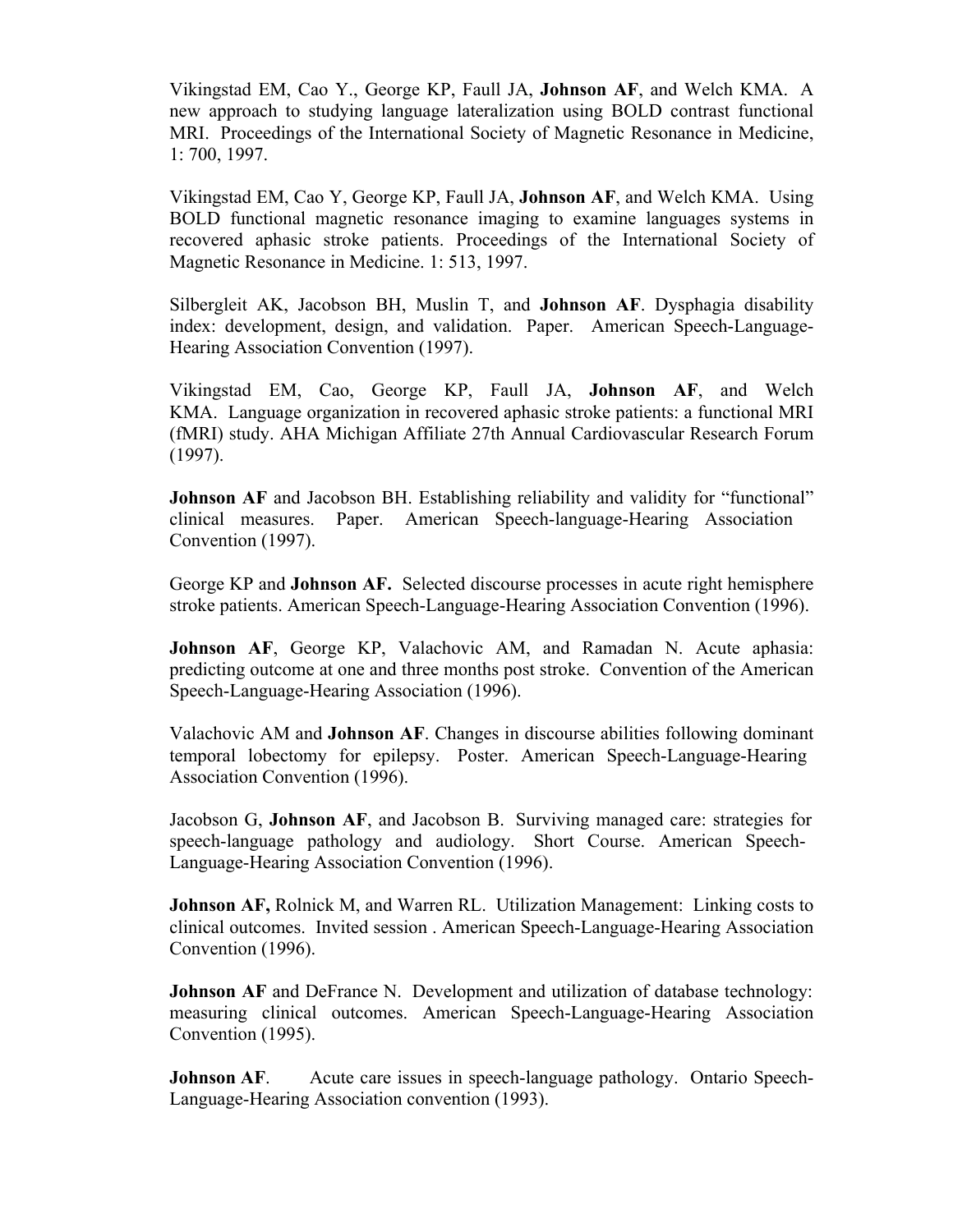Benninger M., **Johnson AF**, and Jacobson BH. Voice disorders I the broadcasting professional. The Voice Foundation, 21st annual symposium. Philadelphia, PA (1992).

Blosser JM and **Johnson AF**. Quality issues in student training. Short course. American Speech-Language-Hearing Association Convention (1992).

Freedland M., **Johnson AF,** and Jacobson BH. Characteristics of dysarthria and dysphagia in acute stroke. Poster. American Speech-Language-Hearing Association Convention (1991).

**Johnson AF** and Jacobson BJ. A two-year clinical fellowship in medical speech-language pathology. Poster. American Speech-Language-Hearing Association Convention (1991).

**Johnson AF.** Office screening of children for speech and language problems. Pediatric Grand Rounds, Henry Ford Hospital (1991).

**Johnson AF.** Development of a two-year clinical fellowship in medical speechlanguage pathology. Michigan Speech-Language-Hearing Association Convention (1991).

**Johnson AF.** Neurogenic disorders of voice. Invited lecture. Rehabilitation Institute of Michigan (1991).

**Johnson AF,** MacIntyre PG, and Laurence D. Screening for LSES children: Comparison of SICD, ELM and DDST. Poster. American Speech-Language-Hearing Association Convention (1986).

**Johnson AF,** MacIntyre PG, and Laurence D. Communication screening for LSES populations. Paper. American Speech-Language-Hearing Association Convention (1986).

Macintyre PG, **Johnson AF** and Newman CW. Headstart language and immittance screenings: a correlative study. Poster. American Speech-Language-Hearing Association Convention (1985).

**Johnson AF** and Newman CW. Tests of auditory processing: trends in utilization. Poster. American Speech-Language-Hearing Association Convention (1985).

Ripich DN and **Johnson AF**. Aphasics, Alzheimer's patients and well elderly: differences on a narrative task. Paper. American Speech-Language-Hearing Association Convention (1985).

Ripich DN and **Johnson AF**. Age related differences on a narrative task. National Council on Aging National Conference. (1984).

**Johnson AF** and Nation JE. Intra-word variability and accuracy in children's phonological disorders. American Speech-Language-Hearing Association Annual Convention (1983).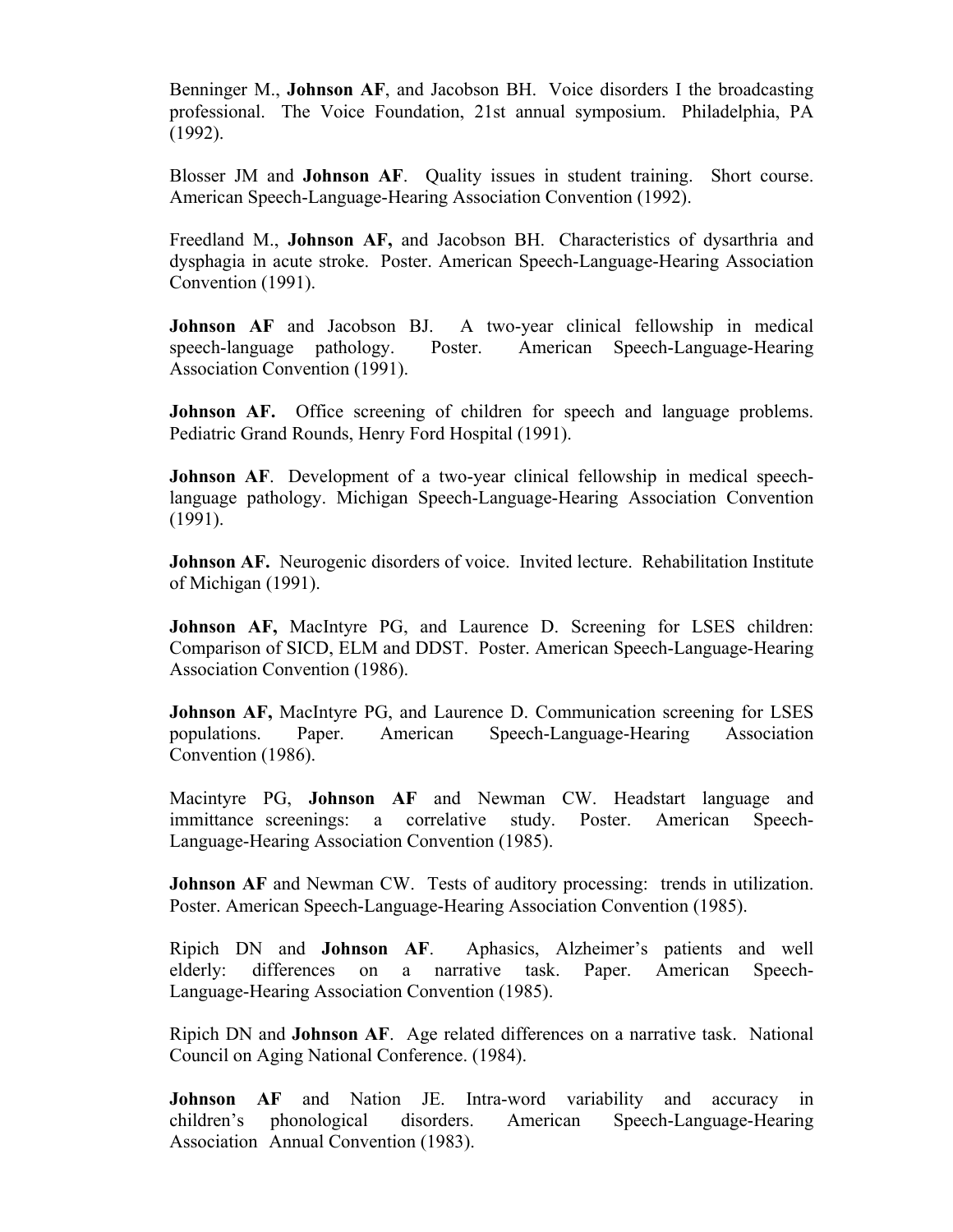Johnson AF, Newman CW, and Glennan-Brethauer N. Central auditory and language disorders associated with conductive hearing loss. Paper. American Speech-Language-Hearing Association Annual Convention. Atlanta (1979)

### **Invited Seminars or Lectures**

**Johnson AF.** What is the Preferred Educational future for Speech-Language Pathology? Invited Speaker. ASHA Health Care Summit. Rockville, MD. September 5, 2012.

**Johnson AF.** Controversies in Medical SLP 2011. Invited speaker. Pennsylvania Speech-Language-Hearing Association. Pittsburgh, PA. April 9, 2011.

**Johnson AF.** Leadership Skills for Challenging Times. Invited speaker. Michigan Speech-Language-Hearing Association Annual Meeting. March 24, 2011

**Johnson AF.** Best Practice in Medical SLP. Invited speaker. Barrow Neurological Institute. Phoenix Arizona. Feb. 25, 2011.

**Johnson AF.** The Future of CSD. Invited Speaker at University of Massachusetts-Amherst Annual Conference, April 2010.

**Johnson AF.** Evidence Based Practice in Health Professions. Invited lecture at University of Michigan Center for Human Development. April 2010.

**Johnson AF.** President, provost, dean, and chair; Success in academic settings. Panel presentation: Council of Academic Programs in CSD. Newport Beach, CA, April 2009.

**Johnson AF.** Invited Keynote Speaker. Texas SLH Association, Austin, TX, April 2009.

**Johnson AF.** Invited Speaker: Lawther Lecture, Connecting the Dots: A Multidisciplinary Perspective on Human Communication Disorders. University of North Carolina at Greensboro, October 2008.

**Johnson AF.** Invited Speaker for Rehabilitation Week, Spaulding Rehabilitation Hospital, Boston, MA, October 2008.

**Johnson AF.** Invited Speaker. Teaching the next generation of graduate students. University of Colorado, Boulder, CO. August 2007.

**Johnson AF.** Invited Speaker. Strategic Plan Development I CSD. University of Colorado, Boulder, CO. August 2007.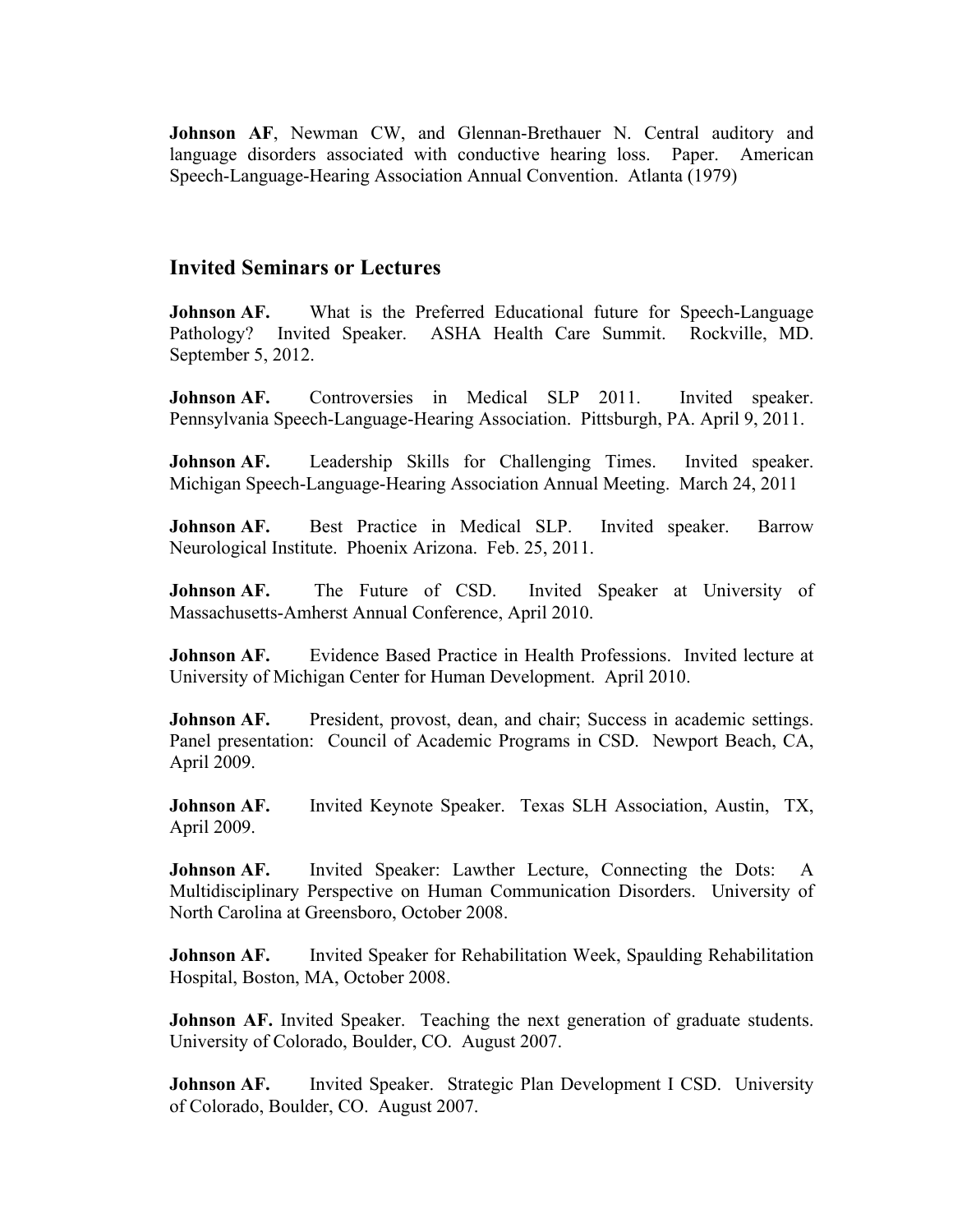**Johnson AF.** SLP in the City: Best Practice in Urban Schools. Invited Presentation. ASHA Schools Conference. Pittsburg, PA. July 2007.

**Johnson AF.** Evidence Based Practice is Best Practice. Invited Workshop. University of the Pacific. Stockton, CA, Jun 2007.

**Johnson AF.** Hot Issues in CSD: Florida SLH Association, Marco Island, FL. May 2007.

**Johnson AF.** Medical SLP Update. Florida SLH Association, Marco Island, FL. May 2007.

**Johnson AF.** Evidence Based Practice in SLP: An American Perspective. Republic of China (Taiwan) Speech-Language-Hearing Association. Gaoshung, Taiwan (May 2007).

**Johnson AF.** Stuttering Review. Annual Meeting of the National Black Association for Speech Language and Hearing., Charlotte, NC. April 2007.

**Johnson AF.** Professors are from Venus and Students are from Mars. Council of Academic Programs Annual Meeting. Palm Springs, CA. April 2007.

**Johnson AF.** Stuttering Treatment: Adolescents and Adults. Annual Meeting of the New Jersey Speech-Language Hearing Association. April, 2007.

**Johnson AF.** Keynote Address: "Through the Crystal Ball: Planning your Professional Future". Iowa Conference on Communication Disorders. March 2007.

**Johnson AF.** Keynote Address: "Leadership 101" Leadership development workshop. Michigan Speech-Language-Hearing Association. March, 2007.

**Johnson AF.** Keynote Address: "The Way You Do the Things You Do". Annual Convention of the American Speech-Language Hearing Association. Miami Florida (Nov. 2006).

**Johnson AF.** Meeting the Needs of School Age Children. Invited Speaker. Ohio Speech Pathology and Audiology Education Conference (OSPEAC). Nov. 2006.

**Johnson AF.** Hot Issues in Your Future. Invited Presentation. Ohio Regional Conference of the National Student Speech-Language Hearing Association. October 2006.

**Johnson AF.** Through the Crystal Ball: Planning your Professional Future. Iowa SLH Association. October, 2006.

**Johnson AF.** Evidence Based Practice in Pediatric Communication Disorders. Invited Speaker. Scottish Rite Children's Conference. Dallas, TX Sept. 2006.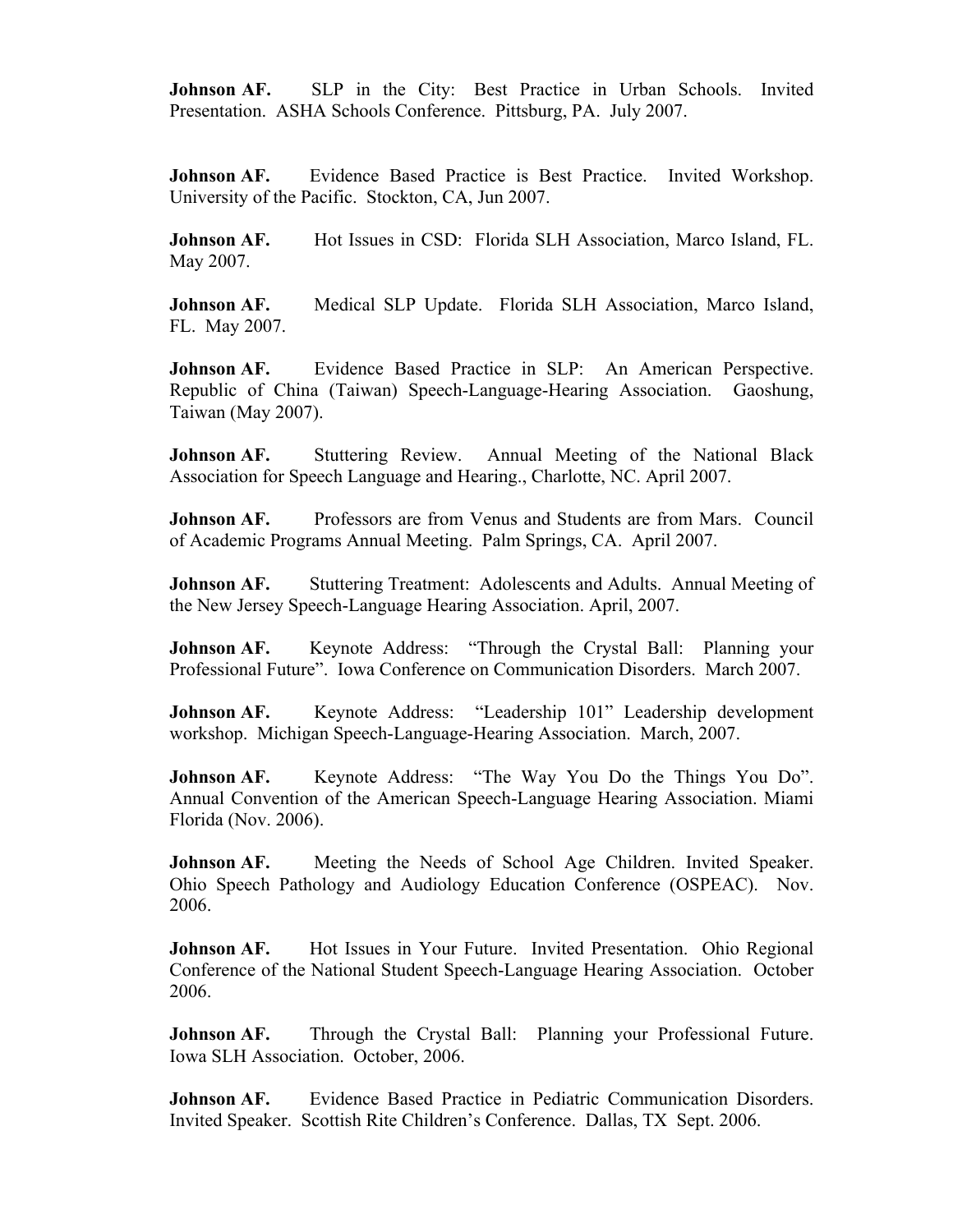**Johnson AF.** Speech-language pathology and audiology in the United States of America. Invited presentation. National Taipei College of Nursing. Taipei, Taiwan. July 2006.

**Johnson AF.** Keynote address. Council of State Association Presidents Meeting. Portland, OR. May 2006.

**Johnson AF.** Invited speaker. New Jersey SLH Association. Atlantic City, NJ. May 2006.

**Johnson AF.** Keynote address. Council of State Association Presidents Meeting. Portland, OR. May 2006.

**Johnson AF.** Invited speaker. NC SLH Association. Durham NC. April 2006.

**Johnson AF.** The future of medical speech language pathology. Invited speaker. Rush University Medical School. April 2006.

**Johnson AF.** Medical Speech language Pathology. Invited speaker. National Black Association for Speech Language and Hearing. Memphis TN. April 2006.

**Johnson AF.** Stuttering in school age children. Invited speaker. National Black Association for Speech Language and Hearing. Memphis, TN. April 2006.

**Johnson AF.** Invited speaker. California SLH Association meeting. San Francisco, CA: March 2006.

**Johnson AF.** Hot topics in Medical Speech-Language Pathology: Illinois SLH Association. Chicago, IL. Feb. 2006.

**Johnson AF.** Stuttering for School Based SLPs: What's new? Invited presentation Detroit Public Schools. Jan. 2006.

**Johnson AF.** Measuring functional outcomes in an evidence based world. Invited presentation to doctoral seminar at University of Kentucky. October 2005.

**Johnson AF.** Speech-Language Pathology and Audiology: Hot issues in health care settings. Invited presentation to Michigan Hospital Directors Meeting. Oct. 2005

**Johnson AF** and Novak, R**.** Facing the Future: Identifying and Meeting Challenges to our Professions.Annual Meeting of the Council of Academic Programs in Communication Sciences and Disorders. April 2005.

**Johnson AF.** Perspectives from National Organizations. Workshop in Plasticity/Neurorehabilitation Research for Speech, Language, and Swallowing**.**  Gainesville, FL, April 2005.

**Johnson AF.** Through the Crystal Ball: The future of SLP. Invited presentation at University of North Carolina-Greensboro, Sept. 2005.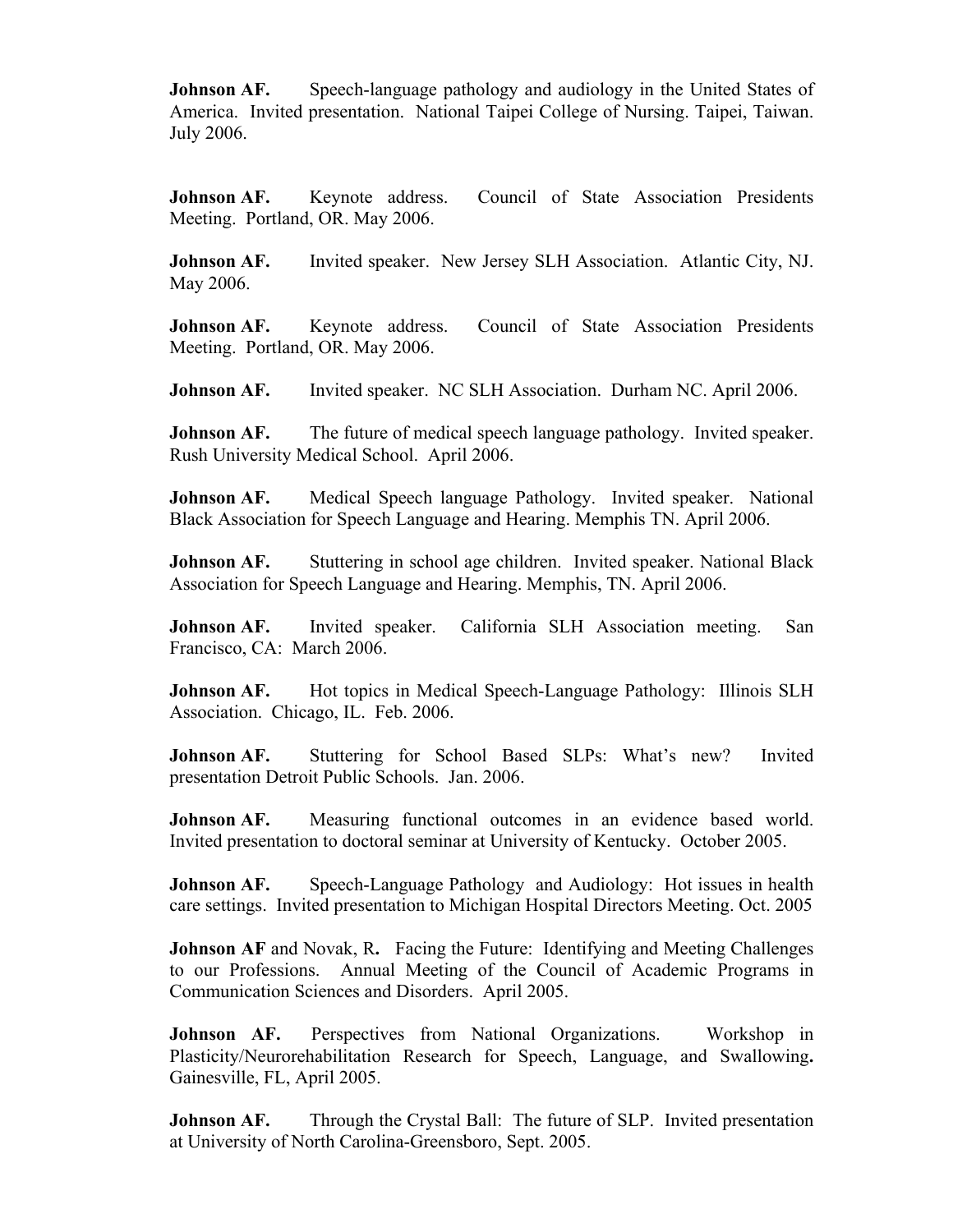**Johnson AF.** State and national Relationships. Online seminar presented to Council of Sate Association Presidents. Sept. 2005.

**Johnson AF.** Issues in Medical Speech-Language Pathology. Kentucky Speech-Language-Hearing Association. March 2005.

**Johnson AF.** Aphasia Across the Continuum. Pennsylvania Speech-Language Hearing Association. March 2005.

**Johnson AF.** Managing the Patient with Aphasia. Texas Speech-Language Hearing Association. March 2005.

**Johnson AF.** Aphasia: Across the Continuum. Workshop for speech-language pathologists in Taipei Taiwan. May 2004.

**Johnson AF.** Clinical Supervision in SLP. Workshop for speech-language pathologists in Taipei Taiwan. May 2004.

**Johnson AF.** Invited Speaker: Development of Skills and Knowledge in Stuttering: A workshop for public school speech-language pathologists, Macomb Intermediate School District, November 2002, Jan and March 2003, Oct., Dec. 2003; Jan. 2004.

**Johnson AF.** Invited Speaker: Council of State Speech-Language-Hearing Association Presidents, November 2002

**Johnson AF** Invited Speaker: Aphasia Across the Continuum of Care. Sparrow Hospital, Lansing, Michigan, October 2002.

**Johnson AF** What is HIPAA? Council of Academic Programs in Communication Sciences and Disorders, May 2002.

**Johnson AF** Invited speaker: VA Association of Speech-Language Pathologists (2002); North Carolina Speech-Language Hearing Association; Michigan Speech-Language Hearing Association

**Johnson AF.** Medical Speech-Language Pathology Issues. NCSLH Association. Wilmington NC (2002).

**Johnson AF.** Relationship between ASHA and the Veterans Administration Speech-Language Pathology Program. VA National SLP Meeting. Palm Springs, CA (2002).

**Johnson AF.** Continuum of Care in Aphasia. Invited presentation. Southwest Pennsylvania SLH Association. Pittsburgh, PA (2002).

**Johnson AF** Medical Speech-Language Pathology for Graduate Students. Invited teleconference speaker. Central Michigan University Department of Communication Disorders, June 2001, June 2002.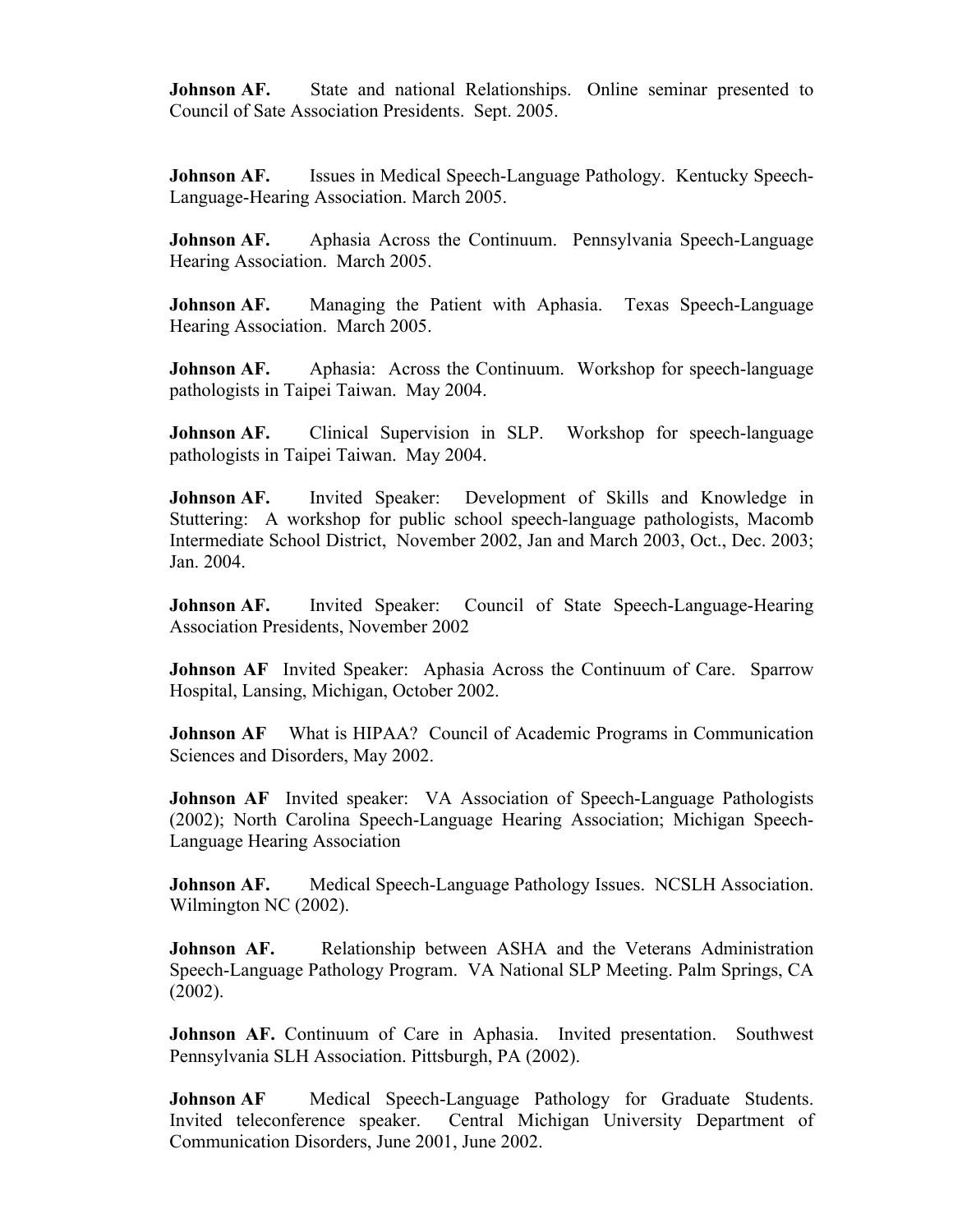**Johnson AF** Forum for Medical SLPs; Forum for schools-based SLPs. Invited speaker: Florida Association of Speech-Language Pathologists and Audiologists. May 2001

**Johnson AF.** Hot Issues for SLPs in Health Care Settings. Invited Speaker: Florida Association of Speech-Language Pathologists and Audiologists, May 2001.

**Johnson AF.** What's Hot and what's not: Invited speaker. Keynote Address: Alaska S-L-H Association. April 2001.

**Johnson AF.** Hot Topics for Speech-Language Pathologists. Michigan S-L-H-Association Meeting. March 2001.

**Johnson AF.** Outcomes Measurement in Communication Disorders. Invited Speaker. Louisiana S-L-H Association. Fall 2000.

**Johnson AF.** Aphasia management. Invited speaker. Louisiana S-L-H Association. Fall 2000.

**Johnson AF.** Y2K and Beyond: Strategies for Survival in Audiology and Speech-Language Pathology. Annual Clinical Instructors' Conference. Vanderbilt University. 1999.

**Johnson AF.** Managed care survival strategies. Invited speaker. Pennsylvania Speech-language-Hearing Association Annual Meeting. 1997.

**Johnson AF.** Aphasia across the continuum of care. Invited speaker. North Carolina Speech and Hearing Association Annual Meeting. (1996)

**Johnson AF.** Issues in ethics: Medical speech-language pathology. Invited speaker. ASHA Leadership in Service Delivery Conference. 1996

**Johnson AF.** Measuring outcomes in university clinics. Invited speaker. University of North Carolina-Chapel Hill. 1996.

**Johnson AF** Advances in research: Acute aphasia. ADVANCES Conference. Henry Ford Hospital (1995).

**Johnson AF.** Acute Aphasia: Diagnosis and management issues. Invited speaker. Miami VA Medical Center Annual Conference. Miami, FL (1995).

**Johnson AF.** Acute Aphasia: Clinical Management. Invited speaker. Wisconsin Speech-Language-Hearing Association. (1995).

**Johnson AF**. Research in aphasia. Invited speaker. Opening Doors Conference. University of Michigan. (1994).

**Johnson AF.** Innovative clinical fellowship programs. Invited speaker. ASHA Leadership in Service Delivery Conference. (1994).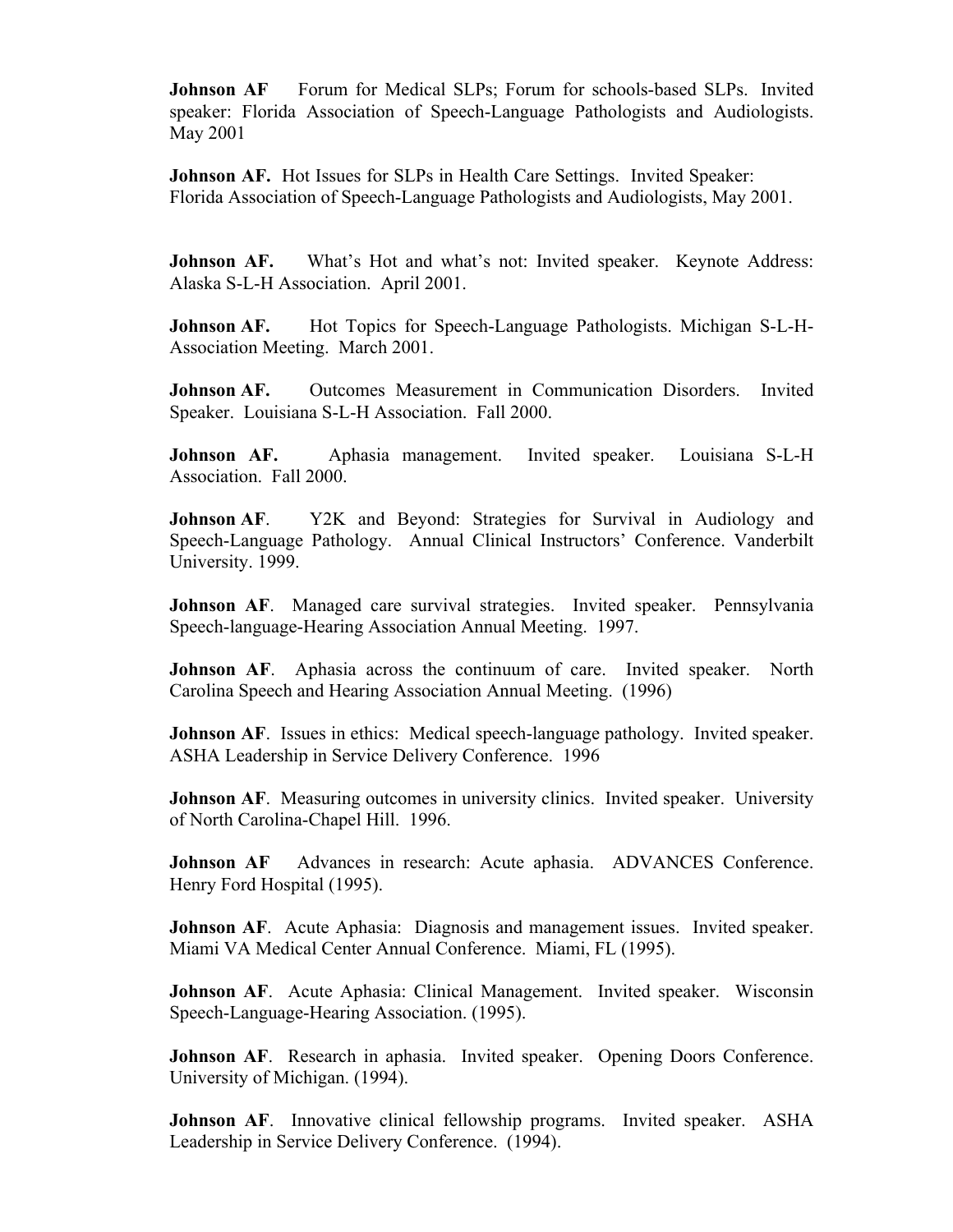**Johnson AF.** Research mentoring in the clinical setting. Invited presentation. National Institutes of Health, Bethesda MD (1993).

**Johnson AF.** Speech Pathology: Overview for Dental Students. Invited lecture. University of Detroit Dental School (1993).

**Johnson AF.** The future of medical speech-language pathology. Invited lecture. Michigan State University. (1993).

# **FUNDED RESEARCH**

- 2002-2006: Bridges to Literacy: Language and Literacy Enhancement for High Risk Children (\$250,000). Source: Internal University Competition
- 1999-2002: Co-principal investigator (with Yue Cao, Ph.D.). American Heart Association. Established investigator grant: Functional MRI in Aphasia after Stroke.

## **OTHER FUNDED PROJECTS**

- 2007: Building for the Future: Marie Carls Foundation Grant. (\$1,350,000.) Purpose: Development of a new multimedia conference center and Audiology clinic in Department of Communication Sciences and Disorders, Wayne State University.
- 2007: Awarded Enhancement Grant (approximately \$1 million) for development of scholarly excellence in the Department of Communication Sciences and Disorders

## **PRESS EVENTS/INTERVIEWS**

**Moderator,** Press Conference, Teens and Hearing Health, National Press Club, Washington, DC. March 2006

### **TV and Radio and Print Interviews: Hearing Protection for Teens/ Communication Disorders**

- ❖ CNN National News
- v CNN Radio
- ❖ CBS National News
- $\triangleleft$  Canadian Broadcasting
- **❖** Good Housekeeping Magazine

# **EDITORIAL ASSIGNMENTS**

2017 Chair of Editorial Board, *Seminars in Speech and Language*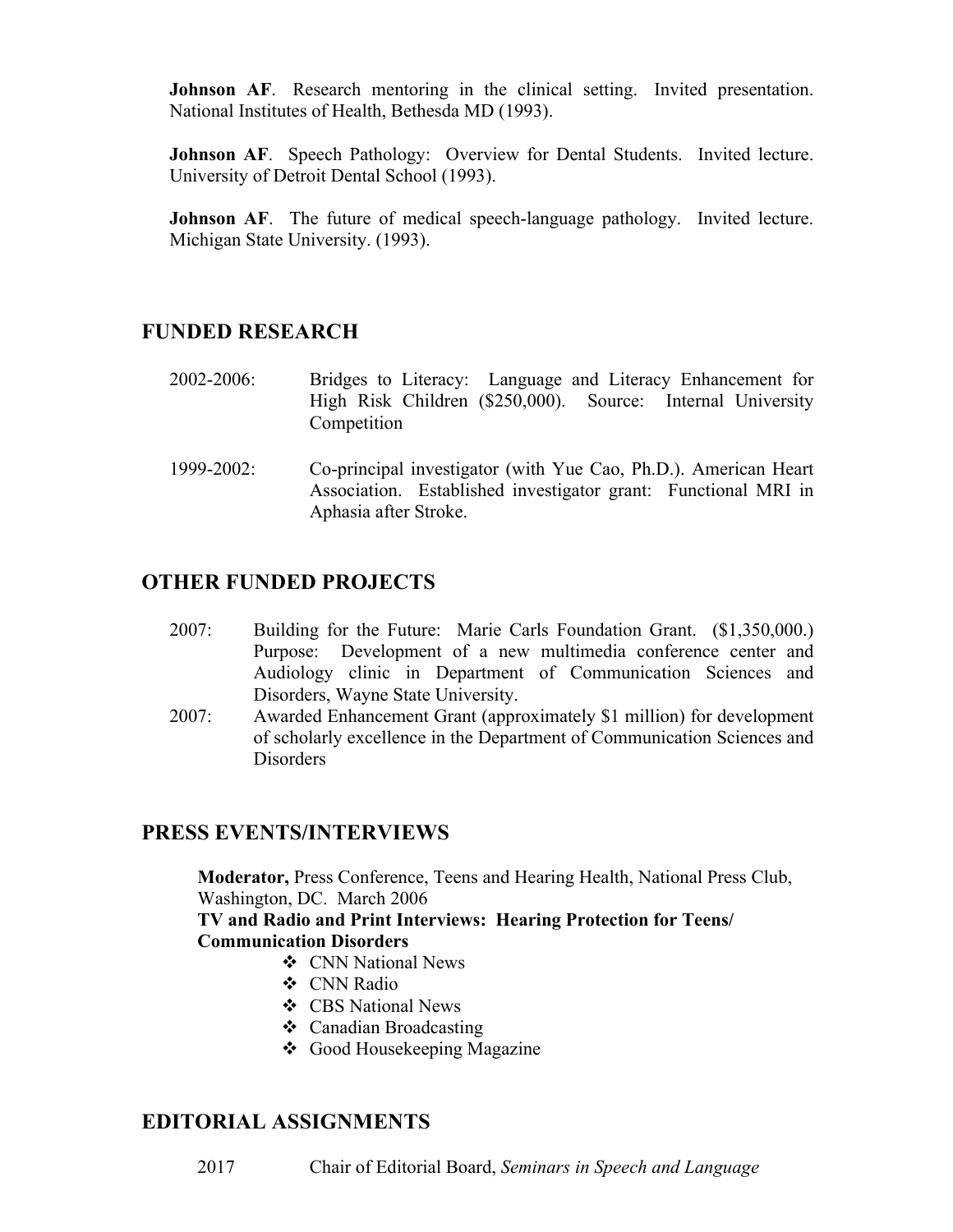### 2013-Present Editorial Reviewer, *Apahsiology*

|           | 2003-Present Editorial Advisory Board, Seminars in Speech and Language |
|-----------|------------------------------------------------------------------------|
|           | 1997-Present Occasional Reviewer: American Journal of Speech-Language  |
|           | Pathology: A Journal of Clinical Practice.                             |
| 2003-2008 | Editor, William Beaumont/WSU Series-Wayne State University             |
|           | <b>Press</b>                                                           |
| 2003      | Editorial reviewer, Journal of Speech-Language-Hearing Research        |
| 2002-2008 | Reviewer, WSU Press                                                    |
| 1999      | Guest Editor, Winter 1999 Issue, ASHA Special Interest Division 2      |
|           | <i>Newsletter</i> (Topic: Managed Care)                                |
| 1998-2000 | Editorial Reviewer, Special Issue of <i>Aphasiology</i>                |
|           |                                                                        |

# **CURRENT UNIVERISTY COMMITTEES AND SERVICES**

### **MGH Institute of Health Professions**

President's Cabinet Executive Council Academic Council, Chair Academic Leadership Council, Chair Academic and Student Affairs Board Committee Budget Committee Tuition and Fees Committee Risk Management Committee IPE Executive Planning Committee Rapid Response Team

### **Massachusetts General Hospital**

| Chelsea Health Center Research Advisory Board      |
|----------------------------------------------------|
| Executive Committee on Teaching and Education      |
| (ECOTE)                                            |
| ECOTE Subcommittee on Health Professions, Co-chair |
| <b>MGH Simulation Advisory Board</b>               |
|                                                    |

## **INTERNATIONAL EXPERIENCE**

| 2016       | Consultant with MGH Patient Care Services leadership, Jaihui     |
|------------|------------------------------------------------------------------|
|            | Medical Group, Shanghai, China                                   |
| 2014, 2016 | Educational Leadership Course, National Health Group (NHG)       |
|            | Singapore, Singapore, in collaboration with Dr. Susan Farrell,   |
|            | Course Director, Partners Health International                   |
| 2010-2012  | Partners Harvard Medical International (now Partners Healthcare  |
|            | International): Consultation on Health Sciences/medical school   |
|            | development in India                                             |
| 2001-2008  | National Taipei College of Nursing, Taipei Taiwan: Annual two to |
|            | three week consultation                                          |